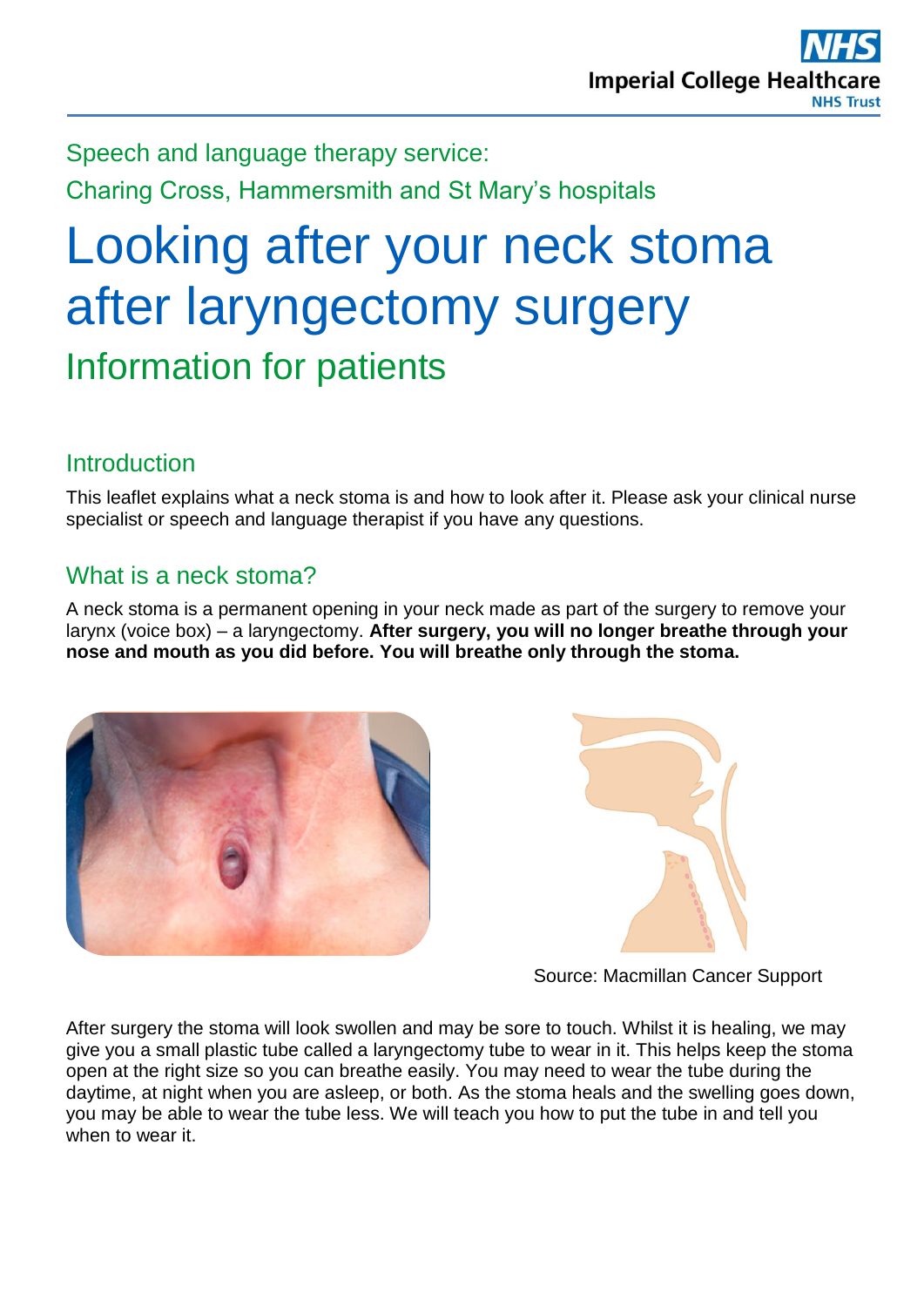#### How do I look after my stoma after surgery?

Whilst you are in hospital, we will show you how to clean and care for your stoma. It is important to begin taking an active part in caring for your stoma in the days after surgery so that you are able to look after it yourself before you go home.

You will need to clean the area around the stoma at least once a day. You may need to do this more often in the days after surgery. We will show you how to use plastic tweezers to remove any loose crusts or mucous using a mirror. Clean the area around the stoma with a damp cloth. Avoid dropping water directly into the stoma as this will make you cough and can be unpleasant.

#### Coughing up mucous (phlegm)

When you cough, you will notice that mucous comes out of the stoma rather than through your mouth. Practice covering your stoma with a tissue when you cough instead of your mouth. It is helpful to look at the stoma in a mirror to see whether there is any mucous left on the skin after coughing.

### Can I have a shower or bath?

It is safer to take a shower than a bath. We will give you a white plastic shower protector that must be worn when taking a shower to keep the water away from the stoma. Taking a bath can be dangerous because the water may enter the stoma and fill your lungs making you unable to breathe. This can happen quite suddenly if you move or slip down accidentally in the bath.

#### Should I cover the stoma?

Yes, you should always keep the stoma covered using a specialist humidification device. This is because the air around us is colder and drier than we realise. Before surgery, the air we breathe through our nose and mouth is filtered and warmed and moisture is added before it reaches the lungs. This process is called humidification. After laryngectomy surgery, air is breathed directly into the lungs through the stoma without humidification. This cold, dry air irritates the lungs and causes more mucous to be produced which needs to be coughed out.

It is important that you always wear a humidification device over your stoma to protect and moisten the air entering your lungs. There are a range of humidification devices available. The most common options are a heat moisture exchange system, or a foam protector. We will help you choose the right one for you.

#### How do I look after my stoma when I go home?

We suggest you follow this routine to look after your stoma when you first go home.

|                                      | <b>Morning</b> | Lunchtime Afternoon | Before bed |
|--------------------------------------|----------------|---------------------|------------|
| Clean the stoma if mucous is present |                | $\sqrt{2}$          |            |
| Moisturise the neck                  |                |                     |            |